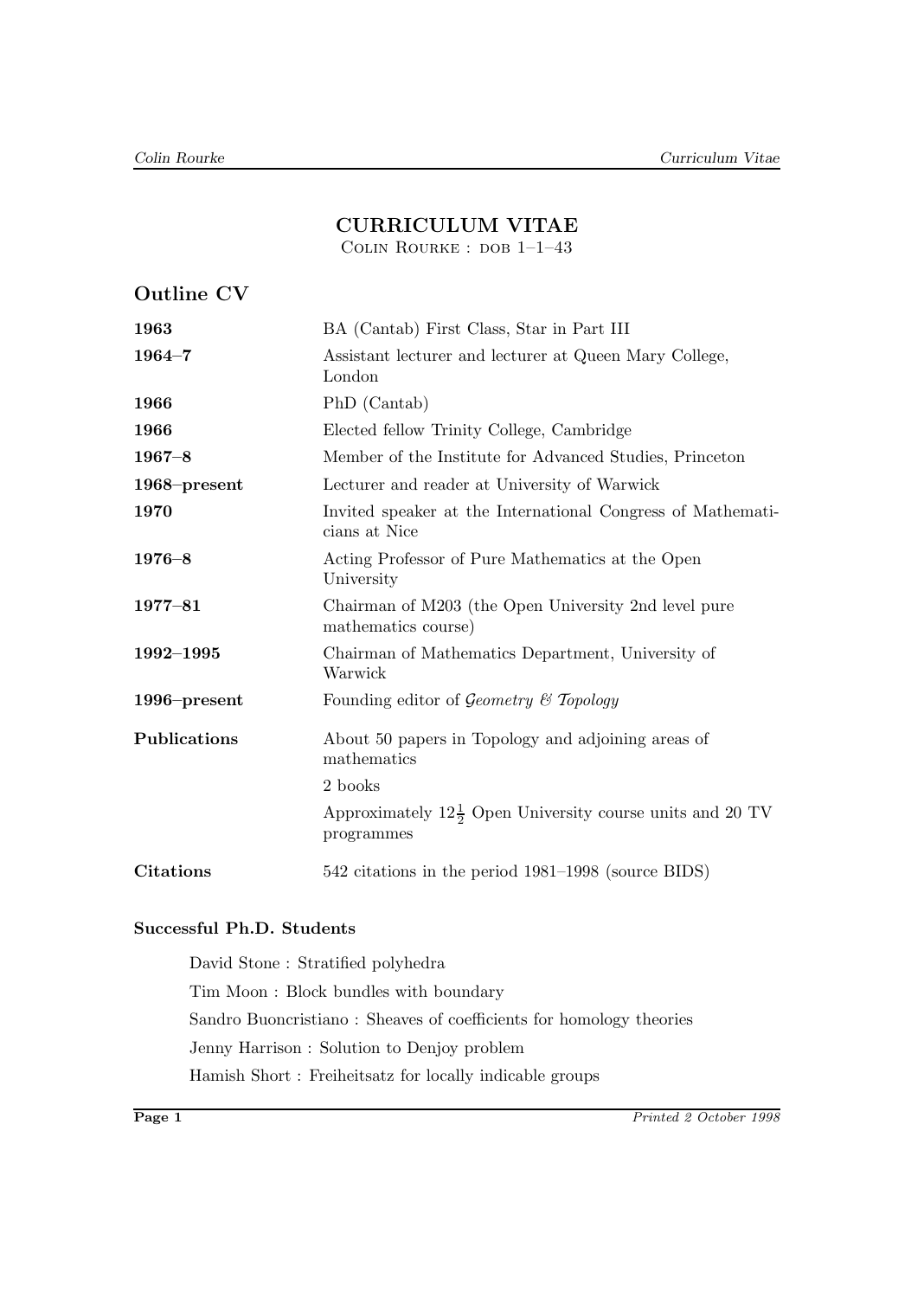Daryl Cooper : Topics in knot cobordism Eugenia César de Sá : Determination of the homotopy type of diffeomorphism groups of 3–manifolds Eduardo Rêgo : Heegaard diagrams and homotopy 3-spheres Andrew Kelly : Invariant groups associated to links in  $S<sup>3</sup>$ Sofia Lambropoulou : Braids in 3–manifolds Hayley Ryder : Structure of racks Bert Weist : Homotopy of rack spaces and natural framings of knots

## **Current Ph.D. Students**

Nigel Evans : Racks and Vassiliev invariants Andrew Fish : Braids and cubical sets Douglas Patterson : The meaning of small racks Nicholas Jackson (part-time) thesis topic not yet decided

# **Bibliography**

### **Research publications**

- **1.** (With B.J.Sanderson) Block Bundles, Bull. Amer. Math. Soc., **72** (1966) 1036–1039
- **2.** A note on complementary spines, Proc. Cambridge Philos. Soc., **63** (1967) 1–3
- **3.** Improper embeddings of PL spheres and balls, Topology, **6** (1967) 297–330
- **4.** Covering the track of an isotopy, Proc. Amer. Math. Soc., **18** (1967) 320–324
- **5.** (With B.J.Sanderson) An embedding without a normal microbundle, Invent. Math., **3** (1967) 293–299
- **6.** (With B.J.Sanderson) Block Bundles, I, Annals of Math., **87** (1968) 1–28
- **7.** (With B.J.Sanderson) Block Bundles, II: transversality, op. cit., 255–277
- **8.** (With B.J.Sanderson) Block Bundles, III: homotopy theory, op. cit., 431–483
- **9.** (With W.B.R.Lickorish) A counterexample to the three balls problem, Proc. Cambridge Philos. Soc., **66** (1968) 13–16
- **10.** (With P.Orlik) Free involutions on homotopy  $(4k+3)$ –spheres, Bull. Amer. Math. Soc., **74** (1968) 949–953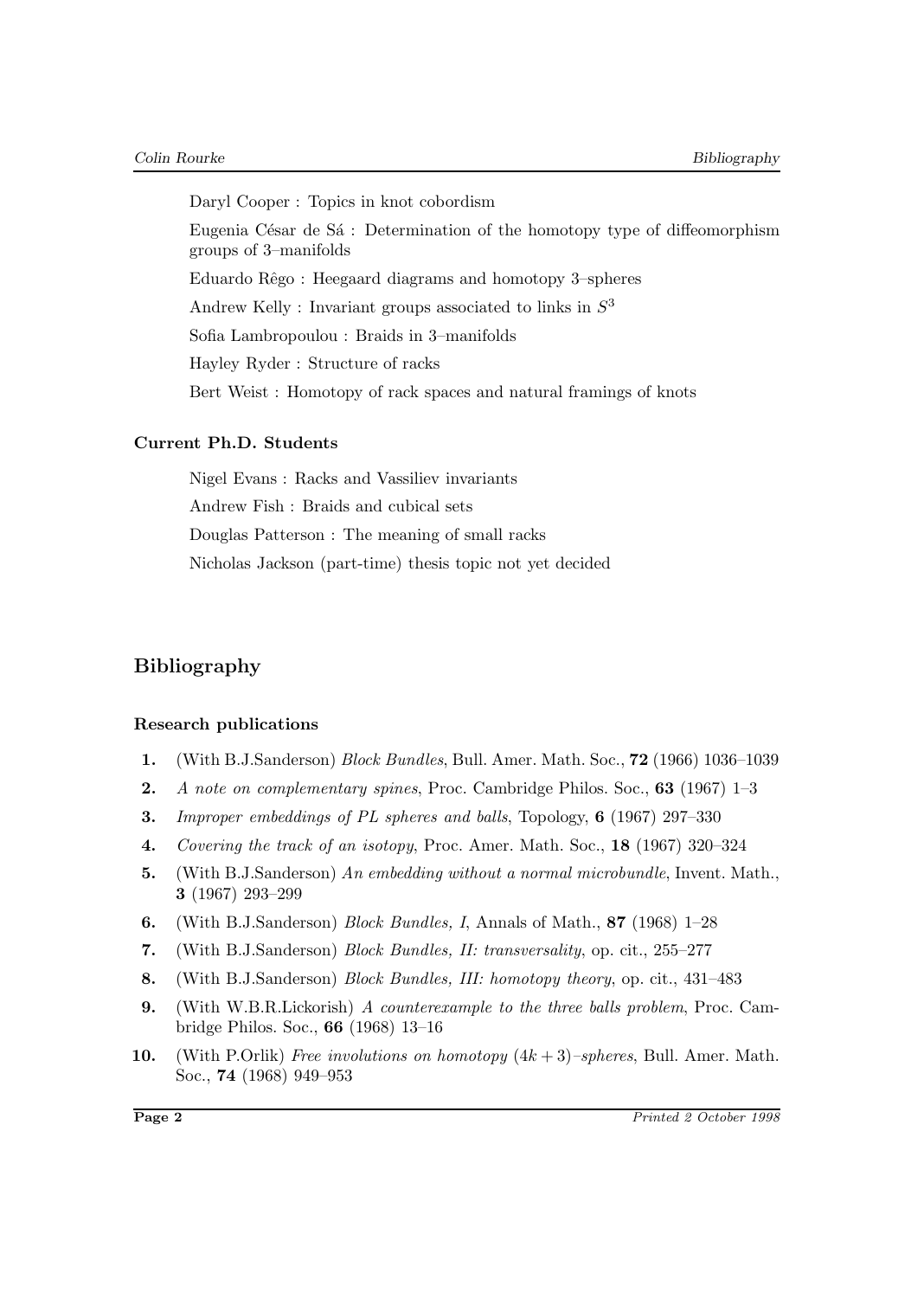- **11.** (With B.J.Sanderson) Decompositions and the relative tubular neighbourhood conjecture, Topology, **9** (1970) 225–229
- **12.** Embedded handle theory, concordance and isotopy, Topology of manifolds, Ed. Cantrell and Edwards, Markham (1970) 431–438
- **13.** (With B.J.Sanderson) Some results on topological neighbourhoods, Bull. Amer. Math. Soc., **76** (1970) 1070–1072
- **14.** (With B.J.Sanderson) On topological neighbourhoods, Compositio Math., **22** (1970) 387–414
- **15.** (With M.A.Armstrong) Topological immersions, op. cit., 414–424 (appendix to previous paper)
- **16.** Block structures in geometric and algebraic topology, Proc. I.C.M. Nice (1970)
- **17.** (With B.J.Sanderson)  $\Delta$ -sets, I: homotopy theory, Quart. Jour. Math. (Oxford), **22** (1971) 321–328
- **18.** (With B.J.Sanderson)  $\Delta$ –sets, II: block bundles and block fibrations, op. cit., 465– 485
- **19.** (With D.P.Sullivan) On the Kervaire obstruction, Annals of Math., **94** (1971), 393–413
- **20.** (With N.W.Alcock and G.S.Pawley) An improvement in the algorithm for absorption correction by the analytic method, Acta Crystallographia, **28** (1972) 440–444
- **21.** Representing homology classes, Bull. London Math. Soc., **5** (1973) 257–262
- **22.** (With B.J.Sanderson and S.Buonchristiano) A geometric approach to homology theory, I: homotopy functors, London Math. Soc. Lecture Note Series, no. 18 C.U.P. (1976) 4–18
- **23.** (With B.J.Sanderson and S.Buonchristiano) A geometric approach to homology theory, II: mock bundles, op. cit., 19–40
- **24.** (With B.J.Sanderson and S.Buonchristiano) A geometric approach to homology theory, III: coefficients, op. cit., 41–80
- **25.** (With B.J.Sanderson and S.Buonchristiano) A geometric approach to homology theory, IV: geometric thories, op. cit., 81–97
- **26.** (With B.J.Sanderson and S.Buonchristiano) A geometric approach to homology theory, V: equivariant theories and operations, op. cit., 98–112
- **27.** (With B.J.Sanderson and S.Buonchristiano) A geometric approach to homology theory, VI: sheaves, op. cit., 113–130
- **28.** (With B.J.Sanderson and S.Buonchristiano) A geometric approach to homology theory, VII: the geometry of CW complexes, op. cit., 131–149
- **29.** (With R.A.Fenn) Nice spines of 3–manifolds, Proceedings of the 1977 Sussex Topology Conference, Springer lecture notes, **722**, 31–36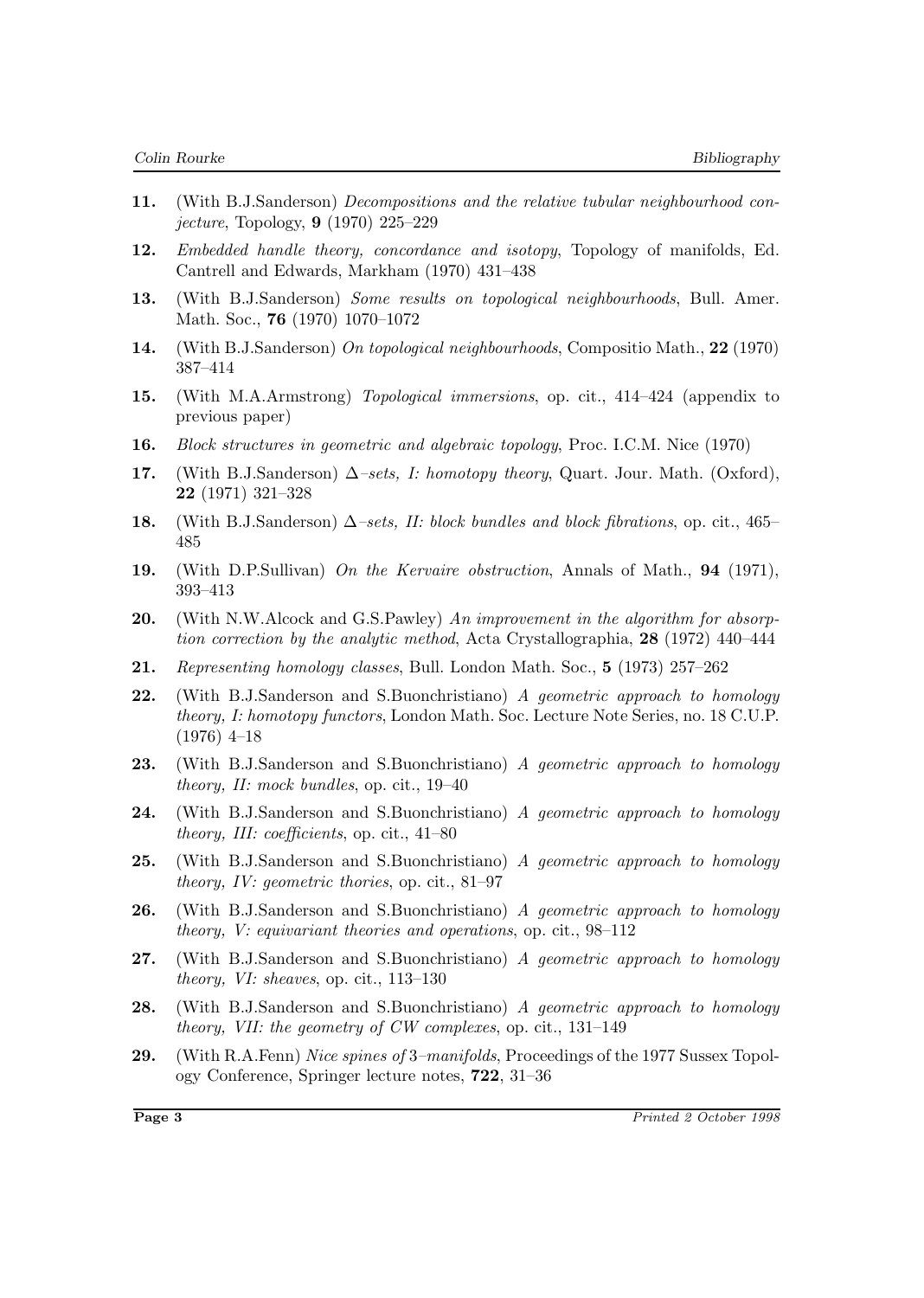- **30.** Presentations and the trivial group, op. cit., 134–143
- **31.** (With N.Levitt) The existence of combinatorial formulae for characteristic classes, Trans. Amer. Math. Soc., **239** (1978) 391–397
- **32.** (With R.A.Fenn) On Kirby's calculus of links, Topology, **18** (1979) 1–15
- **33.** (With E.César de Sá) The homotopy type of homeomorphism groups of 3–manifolds, Bull. Amer. Math. Soc., (new series) **1** (1979) 251–254
- **34.** A new proof that  $\Omega_3$  is zero, J. London Math. Soc., (2) **31** (1985) 373–376
- **35.** Convex ruled surfaces, Analytical and Geometric Aspects of Hyperbolic Space, Ed. D.B.A.Epstein, London Math. Soc. Lecture notes, **111** (1987) 255–272
- **36.** (With E.Rêgo) *Heegaard diagrams and homotopy 3–spheres*, Topology, 27 (1988) 137–143
- **37.** On dunce hats and the Kervaire conjecture, Papers presented to Christopher Zeeman, University of Warwick (1988) 221–230
- **38.** (With R.A.Fenn) Racks and links in codimension two, Journal of Knot theory and its Ramifications, **1** (1992) 343–406
- **39.** (With R.A.Fenn and B.J.Sanderson) An Introduction to species and the rack space, Topics in Knot Theory, Ed. M.E.Bozhüyük, Kluwer Academic Publishers, (1993) 33–55
- **40.** (With R.A.Fenn and R.Rim´anyi) Some remarks on the braid–permutation group, op. cit., 57–68
- **41.** Characterisation of the 3–sphere following Haken, Turkish Journal of Mathematics, **18** (1994) 60–69
- **42.** (With G.Masbaum) Model categories and topological quantum field theories, op. cit., 70–80
- **43.** (With R.A.Fenn and B.J.Sanderson) Trunks and classifying spaces, Applied Categorical Structures, **3**, (1995) 321–356
- **44.** (With R.A.Fenn) Klyachko's methods and the solution of equations over torsionfree groups, L'Enseignment Mathematique, **42**, (1996) 49–74
- **45.** The Hauptvermutung according to Casson and Sullivan, The Hauptvermutung book, Ed. A.Ranicki, K–theory Journal book series, Kluwer (1996) 167–215
- **46.** Coda : Connection with results of Kirby and Siebenmann, op. cit., 249–251
- **47.** (With R.A.Fenn and R.Rim´anyi) The braid–permutation group, Topology, **36**, (1997) 123–135
- **48.** (With S.Lambropoulou) Markov's theorem in 3–manifolds, Topology and its Applications, **78**, (1997) 95–112
- 49. Algorithms to disprove the Poincaré Conjecture, Turkish Journal of Mathematics, **21** (1997) 99–110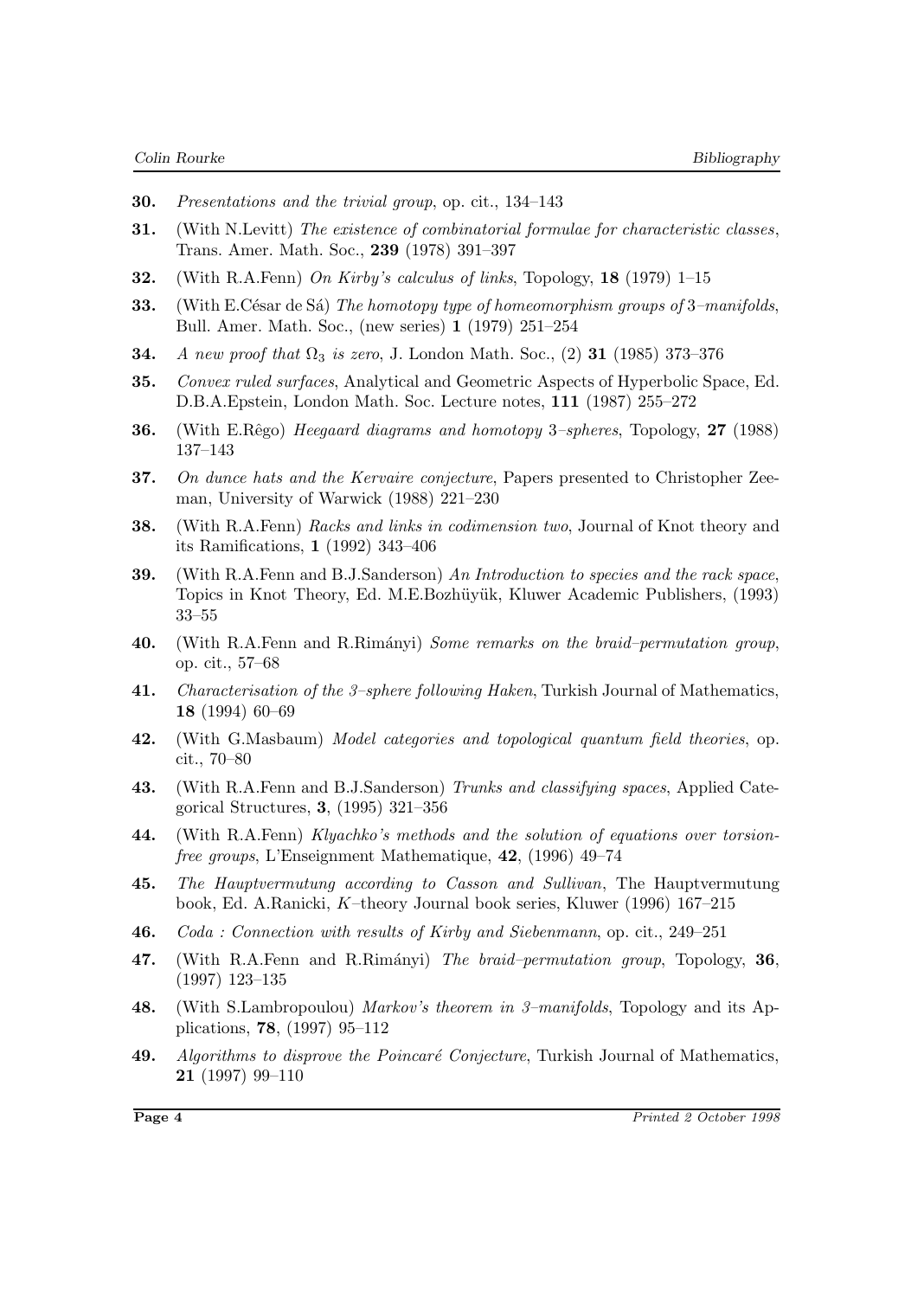- **50.** (With B.J.Sanderson) The compression theorem, to appear in the Annals of Mathematics (41 pages)
- **51.** (With R.A.Fenn and E.Keyman) The singular braid group, to appear in the Journal of Knot theory and its Ramifications (14 pages)
- **52.** (With R.A.Fenn) Characterisation of a class of equations with solutions over torsion-free groups, to appear in "The Epstein Birthday Schrift", I.Rivin, C.Rourke and C.Series (editors), Geometry and Topology Monographs, Volume 1 (1998) 163– 171
- **53.** (With R.A.Fenn, Michael Greene, Dale Rolfsen and Bert Wiest), Ordering the braid groups, to appear in the Pacific Journal of Mathematics (24 pages)

### **Preprints**

**Note** All the following preprints (and many recent papers) are available for collection from my WWW homepage: http://www.maths.warwick.ac.uk/∼cpr/

- **54.** (With R.A.Fenn and B.J.Sanderson) James bundles and applications, Warwick University preprint (1995) (63 pages)
- **55.** (With B.J.Sanderson) Equivariant configuration spaces, Warwick University preprint (1997) (11 pages) submitted for publication
- **56.** (With Bert Wiest), Order automatic mapping class groups, Warwick University preprint (1998) (20 pages) submitted for publication

### **In preparation**

- **57.** (With E.Rêgo) A programme for a proof of the Poincaré Conjecture (advanced draft)
- **58.** (With R.A.Fenn and B.J.Sanderson) Cubical sets and Vassiliev invariants
- **59.** (With Hamish Short) Casson's obstruction to geometric proofs
- **60.** (With Michael Greene) A program to search for homotopy 3–spheres
- **61.** (With R.A.Fenn and B.J.Sanderson) Racks and the classification of links (monograph)
- **62.** (With Igor Rivin and Caroline Series, co-editors) The Epstein Birthday Schrift, Geometry and Topology Monographs, Volume 1 (1998)

### **Lecture notes**

- Lecture notes on topology, Queen Mary College, London (1965)
- (With M.A.Armstrong and G.E.Cooke) The Princeton notes on the Hauptvermutung, Princeton (1968) and Warwick University (1975)